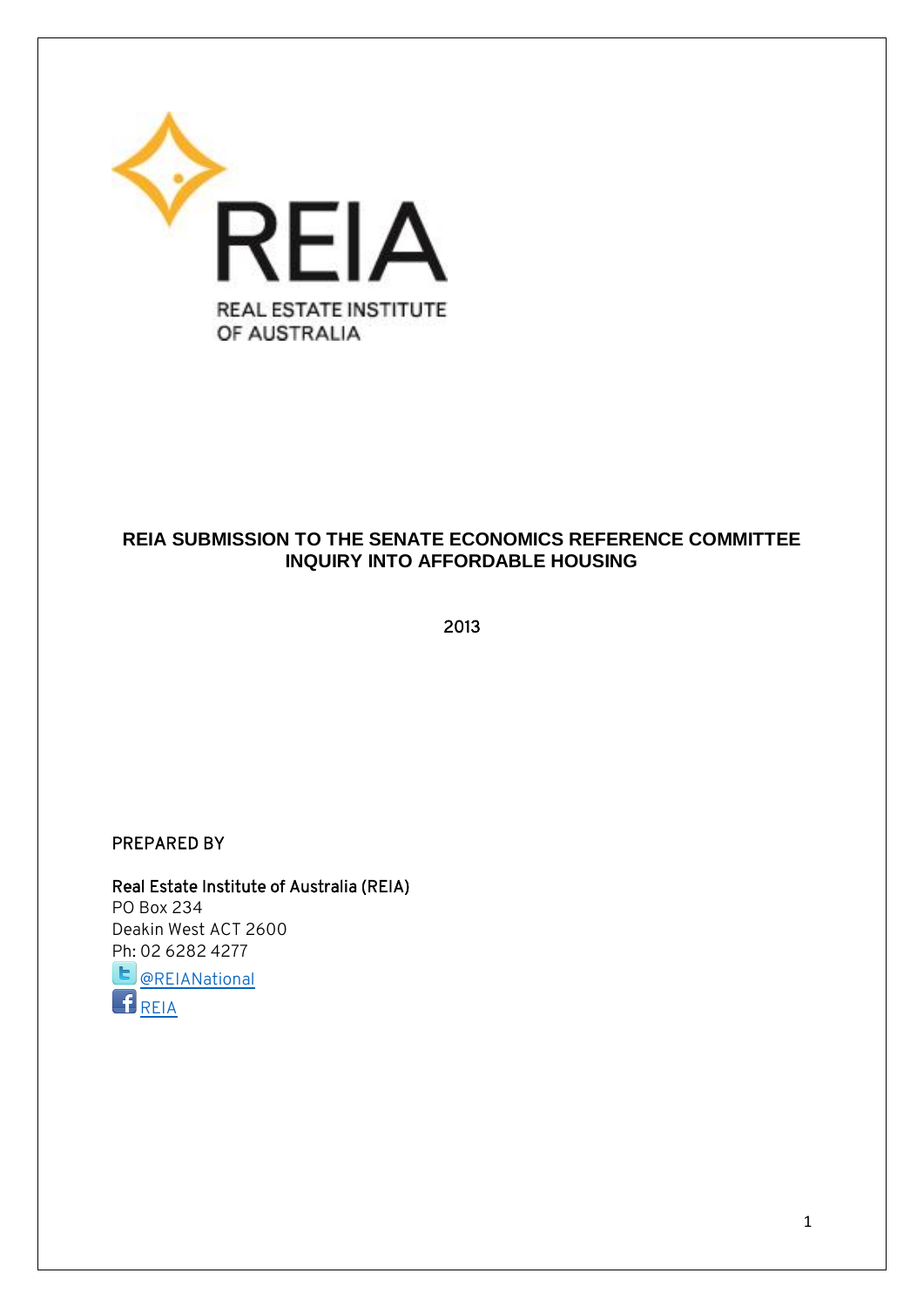## **REIA SUBMISSION TO THE SENATE ECONOMICS REFERENCE COMMITTEE INQUIRY INTO AFFORDABLE HOUSING**

The Real Estate Institute of Australia (REIA) is the peak national association for the real estate profession in Australia.

The REIA's members are the State and Territory Real Estate Institutes, through which around 75% of real estate agencies are collectively represented. The 2011 Census records the Rental, Hiring and Real Estate Services Industry employment sitting at a total of 117,880. By occupation the key data recorded by ABS Census were 64,699 business brokers, property managers, principals, real estate agents and representatives.

The REIA represents an important element of the broader property and construction sector which together makes a significant contribution to Australia's social climate and economic development. Property contributes \$300 billion annually in economic activity.

Importantly, REIA represents an integral element of the small business sector. Some 99% of real estate agencies are small businesses and 11% of all small businesses in Australia are involved in real estate. Only 0.6% of businesses employ 50 or more persons.

REIA is committed to providing and assisting research and well-informed advice to the Federal Government, Opposition, professional members of the real estate sector, media and the public on a range of issues affecting the property market.

The REIA welcomes the opportunity to make a submission to the Senate Economics Reference Committee Inquiry into Affordable Housing.

## **Introduction**

With first home buyers finding it increasingly difficult to enter the housing market, home ownership in Australia is declining after four decades of stable levels.

Over the five years to 2011, home ownership declined by 1.1 percentage points to 67.0% of occupied private dwellings. The drop was evident across all states and territories and was most pronounced in the 35 to 54 age group. In the decade to 2011, home ownership dropped by 4.5 percentage points for the 35 to 44 age group and by 5.5 percentage points for the 45 to 54 age group. The National Housing Supply Council, in its 2012-13 report, showed that it seemed certain that the rate of home ownership would drop further.

Population growth in Australia as well as changes in the demographic composition necessitates that the supply of affordable housing is addressed as a priority policy issue. Australia's population reached 23.13 million in mid-2013, having added over 407,000 people in the year to June 2013 - this is equivalent to a growth rate of 1.8%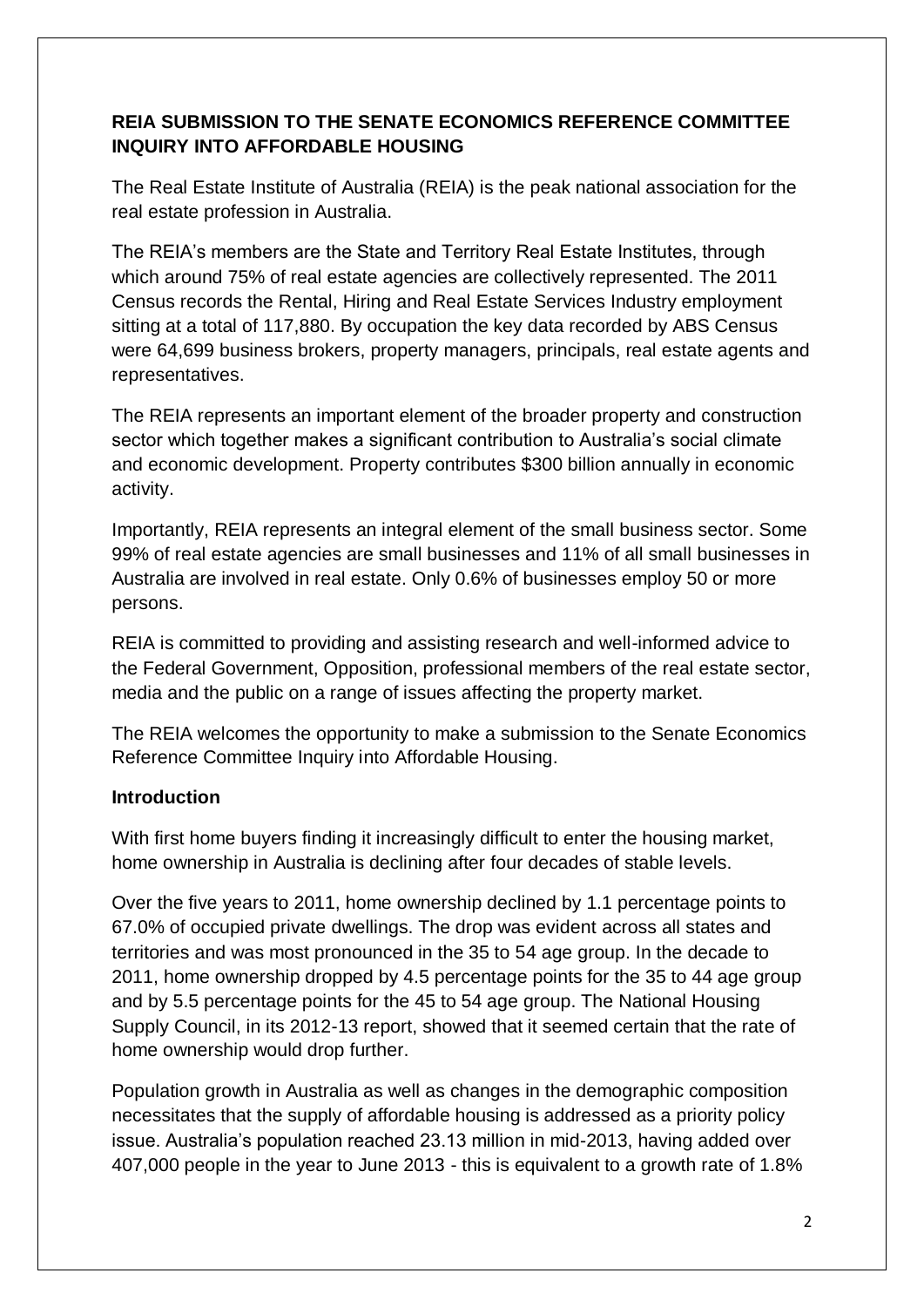over the year which is well above the long term average. The ABS population projections show net overseas migration is expected to make a stronger contribution to population growth in future years than it has in the past.

Availability of affordable housing is a goal that is shared by the Government, the Opposition and all sectors of the community. Availability of affordable housing impacts on the functioning of the economy as well as the wellbeing of individuals and the cohesiveness of communities and society.

The current Government acknowledged the importance of addressing housing affordability during its pre-election campaigns of 2013 through when it called for improving housing affordability and supporting housing development and promised to improve housing affordability and encourage high levels of home ownership saying "We will work closely with States and Territories who have primary responsibility for housing to reduce red tape holding up the supply of housing and construction and to increase land release for new homes." The Minister for Social Services the Hon Kevin Andrews subsequently acknowledged the need for leadership by in driving a solution to the looming housing supply crisis.

Similarly the Shadow Treasurer, the Hon Chris Bowen, has indicated that housing affordability will be a key area of policy that the Opposition and has said that " there are no easy solutions or magic bullets and ….this is an issue which requires buy in from each of the three levels of government".

#### **First Home Buyers**

Housing affordability is an acute issue for first home buyers. The easing in monetary policy started in November 2011 resulted in 225 basis points reduction in the official interest rate which has, albeit with a longer lag than expected, resulted in an increase in housing finance approvals. This improvement however is due to a return of investors and changeover buyers. The rate of growth in investors has however been greater than that of upgraders. In November 2013, the proportion of first home buyers in the total number of owner-occupied housing finance commitments collapsed to its historically lowest point of 12.3% indicating the urgent need for policy makers to address the issue.

The graph below shows the number of loans to home buyers and the proportion of first home buyers in the housing finance commitments from January 2012 to January 2014.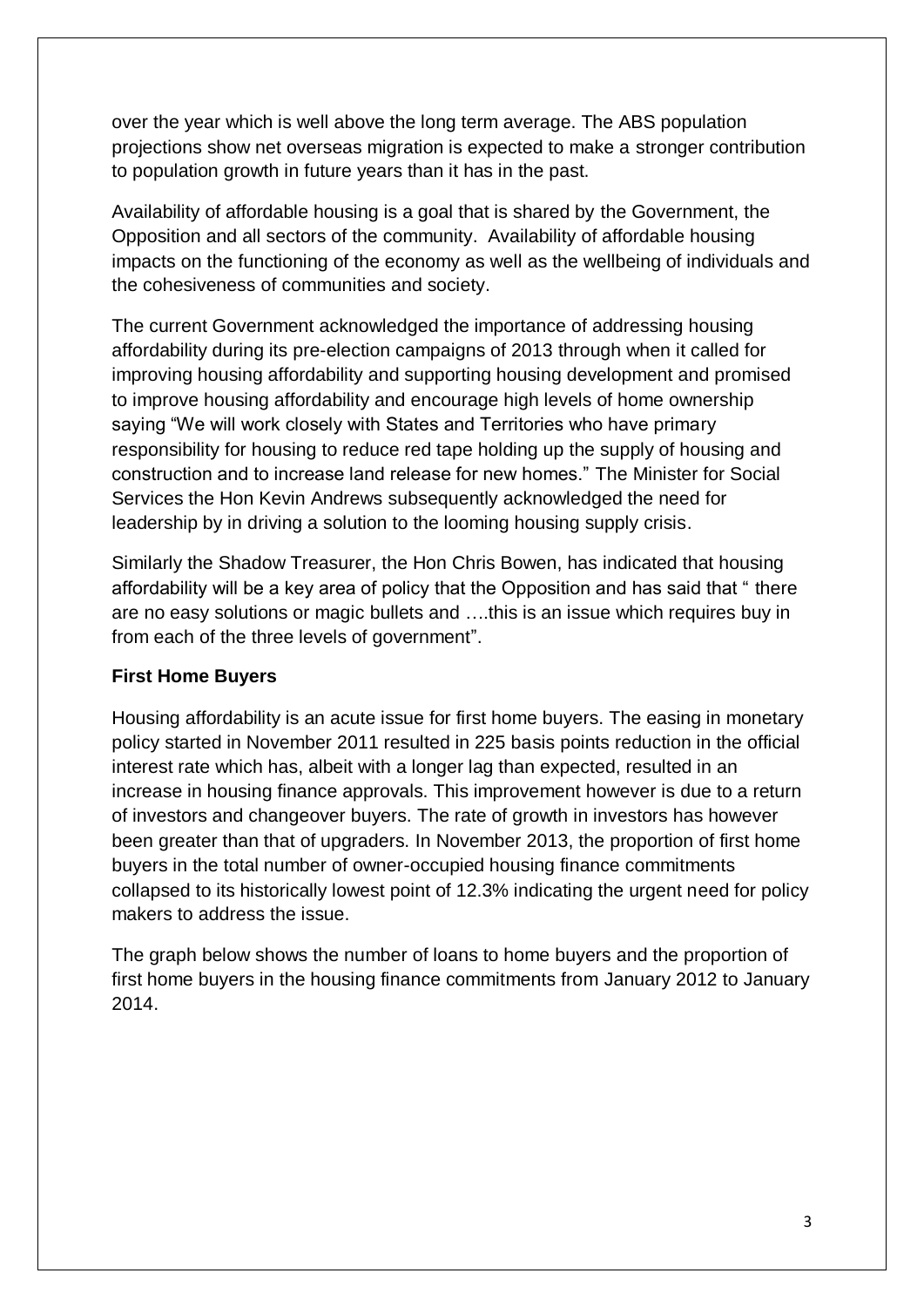

Number of Loans Issued to Home Buyers and the Proportion of First Home Buyers in the Total Number of Housing **Finance Commitments** 

One of the most important housing policy instruments in assisting first home buyers is the First Home Owner Grant (FHOG), which was introduced in July 2000. As part of the Intergovernmental Agreement (IGA) on the Reform of Commonwealth-States Financial Relations signed in June 1999, the states and territories agreed to provide financial assistance to Australians who are buying their first home through the establishment of the FHOG. The IGA stated that assistance to first home buyers would be "uniform" and that "an eligible home would be new or established". All states and territories in signing off on the IGA had the clear intention of providing assistance to all first home buyers.

By the end of 2013, New South Wales, Victoria, Queensland, South Australia, Western Australia, Tasmania and the Australian Capital Territory announced changes to the assistance in their jurisdictions with the majority stating that they would only provide assistance to those first home buyers purchasing new homes. Attachment 1 details the changes by jurisdiction to the eligibility of the FHOG and illustrates the impact these have had on the proportion of first home buyers.

South Australia, Western Australia and Tasmania are the only states which currently provide grants for first home buyers purchasing established housing. It is in these three states that we see that as housing affordability has improved largely by interest rate cuts that the proportion of first home buyers of the total of finance commitments increases. In other states despite the cut in interest rates the lack of assistance to those first home buyers wishing to purchase established housing has seen their presence fall.

Source: ABS, Revenue Offices of each State and Territory.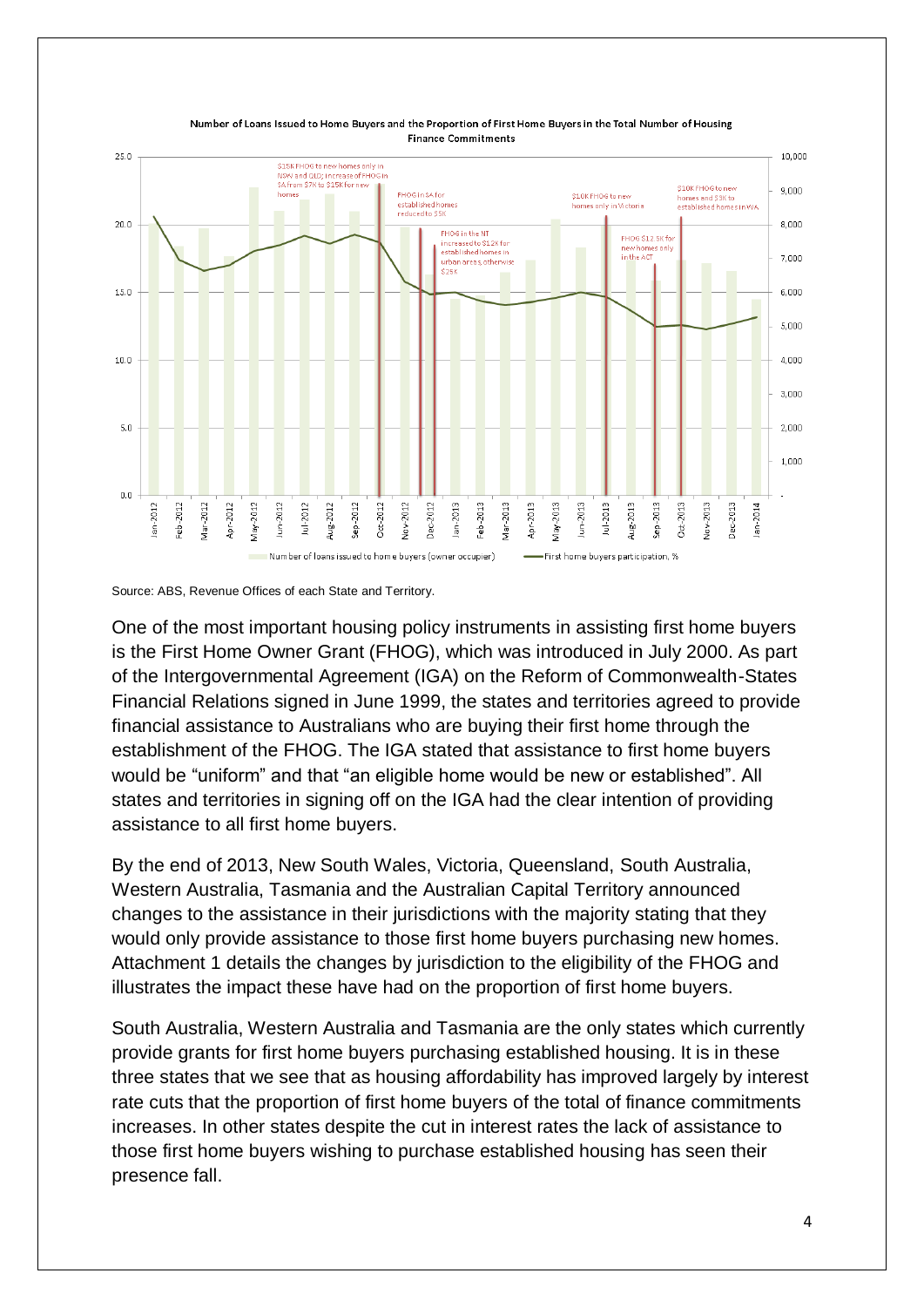

Source: ABS.

Victoria, Queensland and Western Australia do provide stamp duty concessions for first home buyers purchasing established housing.

The ABS in its Housing Occupancy and Costs publication reports that in 2011-12, only 18.6% of Australian first home buyers with a mortgage were buying new homes with 81.4% purchasing established dwellings. As shown in the table below first home buyers in New South Wales, Queensland, South Australia, Tasmania, the Northern Territory and the Australian Capital Territory were above the national average in their preference for established homes.

*First Home Buyers with a Mortgage, by Dwellings Type by State and Territory (%), 2009-10*

| <b>Dwellings</b> | <b>NSW</b> | Vic    | Qld    | SA     | <b>WA</b> | Tas    | <b>ACT</b><br>์ and<br>NT | Australia |
|------------------|------------|--------|--------|--------|-----------|--------|---------------------------|-----------|
| <b>Type</b>      |            |        |        |        |           |        |                           |           |
| <b>New</b>       | 12.5%      | 25.9%  | 16.5%  | 9.3%   | 29.2%     | 5.3%   | 8.7%                      | 18.0%     |
| Established      | 87.5%      | 74.1%  | 83.5%  | 90.7%  | 70.8%     | 94.7%  | 91.3%                     | 82.0%     |
| Total            | 100.0%     | 100.0% | 100.0% | 100.0% | 100.0%    | 100.0% | 100.0%                    | 100.0%    |

Source: ABS, REIA special data request.

Another dynamic of the housing market is that sales of established homes to first home buyers in many cases lead to purchases of new housing by the sellers. In these cases the multiplier and employment affects are probably greater than where a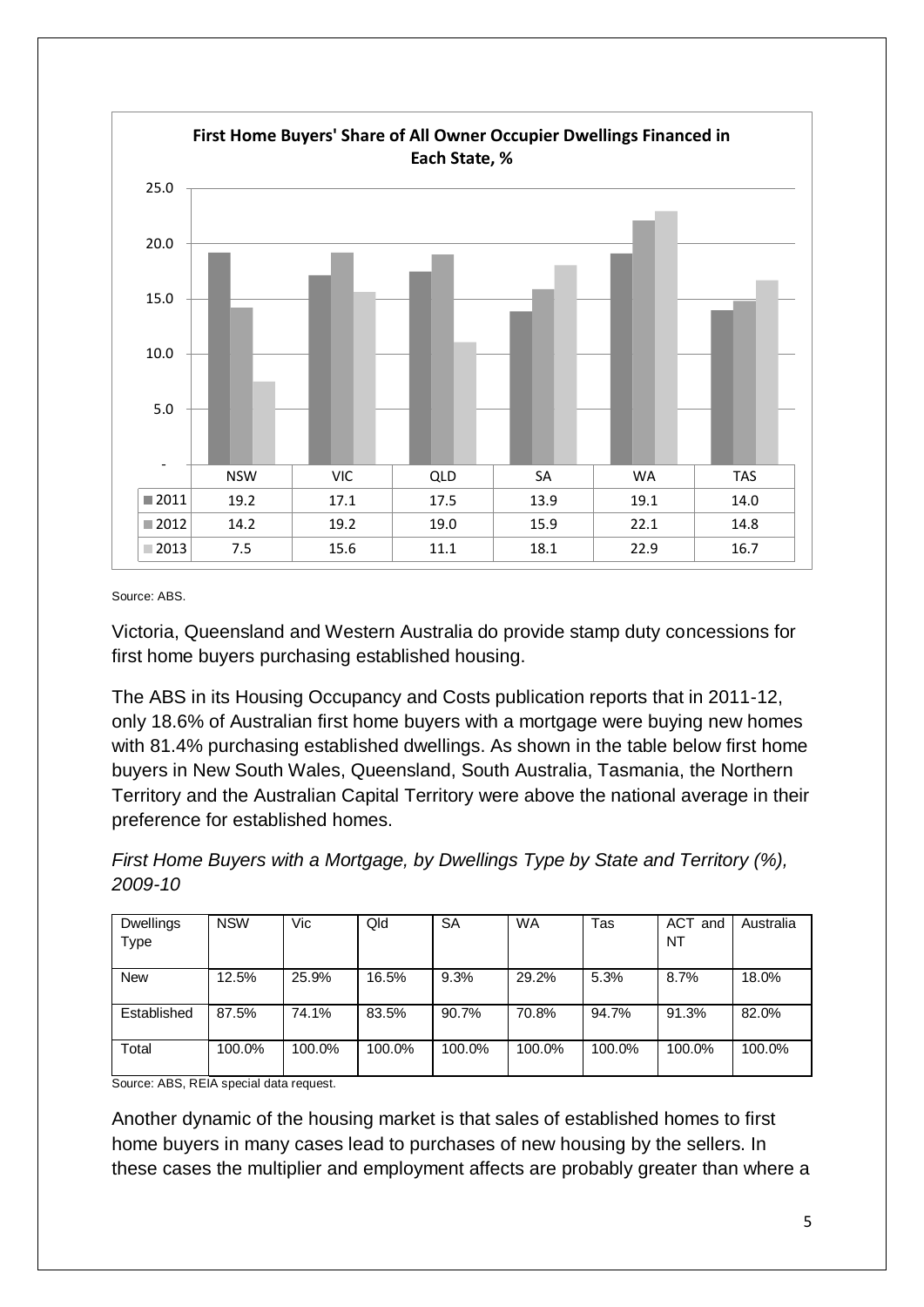first home buyer purchases a new house. Furthermore first home buyers of established homes usually embark on a program of home improvement and renovation providing a stimulus to the building sector.

Distortion of assistance away from buyers of existing housing is contrary to the IGA and needs to be addressed.

## *The REIA proposes that all states and territories either recommit to the IGA in Federal Financial Relations Schedule A, which states that assistance to first home buyers, whether a grant and/or stamp duty concessions, will be "uniform" and that "an eligible home will be new or established", or sign a new IGA.*

The 2012 Mortgage Choice Future First Homebuyer Survey found that for 11.4% of first home buyers an adequate deposit was the biggest barrier to purchasing a property. According to the survey, only 16.1% of first home buyers said that they would have a 20% deposit.

The REIA believes that more should be done to assist first home buyers save for a deposit.

Superannuation is an important financial asset of Australian households. Aside from home ownership it is the second most important financial asset with 82.1% of all Australian households holding at least some savings in their superannuation account and the average value across all households at \$142,429 (HILDA Survey). According to the Association of Superannuation Funds of Australia Superannuation Statistics in 2009-10, the average accumulation for men was \$71,645, for women it was \$40,475 (aged 15-59).

For those in the first home buyer age groups and with superannuation in the accumulation phase the median balance in July 2007, the latest available ABS data was \$15,000 for 25 to 34 year olds and \$32,000 for 35 to 44 year olds.

Allowing access to a proportion of superannuation funds would help prospective buyers to save for a deposit faster. That proportion could be either a fixed percentage of the total or their voluntary payments over and above the super guarantee contribution.

Superannuation and home ownership are both components of a retiree's "nest egg" and not competing products. By buying earlier in life retirees have every prospect of having a higher equity on retirement and a larger "nest egg" on downsizing.

Furthermore, access to superannuation for the purchase of a first home by helping reverse the trend of falling home ownership, addresses the looming large policy problem of large numbers of long-term renters aged 45 years and over remaining in the rental sector and possibly requiring rental support in later years.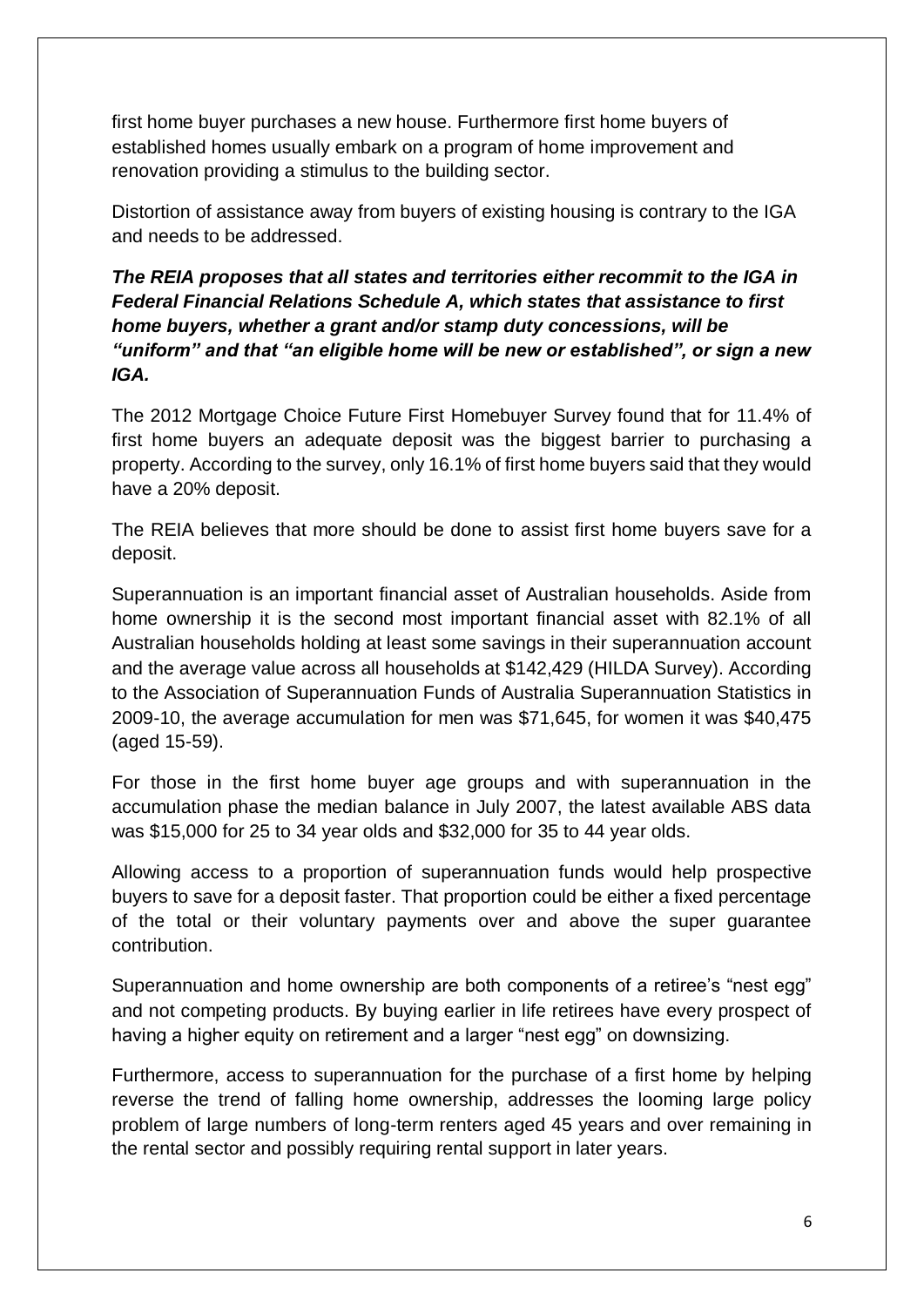Using retirement savings towards buying a home has already proven to be successful in Canada, New Zealand and Singapore.

In Canada, the Government has established the Canadian Home Buyer's Plan, which allows Canadian first home buyers to withdraw up to \$25,000 from their retirement savings plan, to purchase or build a home. Funds withdrawn from the retirement savings plan need to be repaid over a 15 year period so that withdrawing the funds will not have a major impact on the ability to secure a comfortable retirement. The scheme has been operating since 1992 with around one-eighth of first home buyers aged 25 to 44 participating.

In Singapore, the Central Provident Fund  $(CPF)$  – a social security fund where a portion of an employee's salary is set aside for retirement, healthcare and housing – is integrated with home ownership through CPF housing schemes. A Housing Development Board (HDB) flat may be bought under the Public Housing Scheme for occupation, or a private property may be purchased under the Residential Properties Scheme for occupation or rental.

Monthly contributions to CPF go into three accounts: ordinary, special and Medisave accounts. CPF ordinary account savings up to the valuation limit can be used for full or partial payment of the property, as well as to service the monthly housing payments. Ordinary account savings are available only after at least 5% of the purchase price has been paid in cash. Stamp duty, legal fees and other costs related to the purchase or mortgage may also be paid using savings in the ordinary accounts. Since its introduction in the 1960s, housing schemes have been successfully assisting Singaporeans to purchase their home. In 2013, the home ownership rate in Singapore was 90.5% with over 70% of home owners servicing their housing loans solely with CPF savings. Whilst there are elements of the Singapore scheme that would not be applicable to Australia and first home buyers, there are important core elements that could be adopted for Australia.

In New Zealand, KiwiSaver is a voluntary, work-based saving initiative to help New Zealanders with their long-term saving for retirement. KiwiSaver members choose to contribute 3%, 4% or 8% of your before-tax pay and the employer is required to pay 3%. The initiative has two features to help many New Zealanders to get their foot in the property market: KiwiSaver home purchase withdrawal scheme and KiwiSaver home deposit subsidy scheme. Both of these features of KiwiSaver can also be used to help with the overall deposit when buying land to build a first home house on. Furthermore, if a person has previously owned a home but is currently in a similar financial position to a first home buyer, they still may be eligible for both features.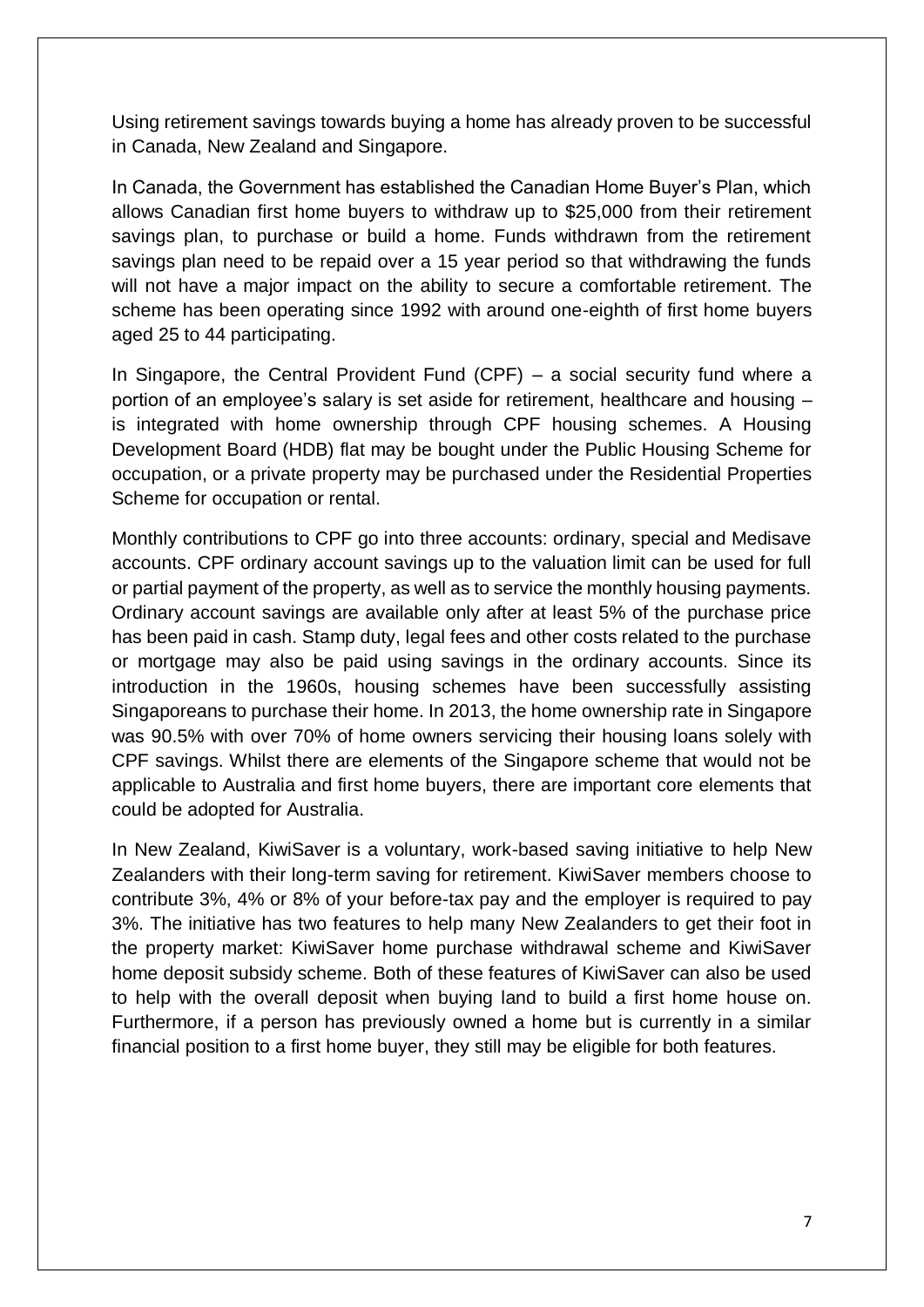Below are outlines of the two schemes.

| <b>First Home Withdrawal</b>                                                                                                                                                                                                                                                                                                                                                                                                                                                                                                                                                                                                                                         | <b>First Home Subsidy</b>                                                                                                                                                                                                                                                                                                                                                                                                                                                                                                                                                                                                                                                                                                                                                                                                                                                                                                                                                                               |
|----------------------------------------------------------------------------------------------------------------------------------------------------------------------------------------------------------------------------------------------------------------------------------------------------------------------------------------------------------------------------------------------------------------------------------------------------------------------------------------------------------------------------------------------------------------------------------------------------------------------------------------------------------------------|---------------------------------------------------------------------------------------------------------------------------------------------------------------------------------------------------------------------------------------------------------------------------------------------------------------------------------------------------------------------------------------------------------------------------------------------------------------------------------------------------------------------------------------------------------------------------------------------------------------------------------------------------------------------------------------------------------------------------------------------------------------------------------------------------------------------------------------------------------------------------------------------------------------------------------------------------------------------------------------------------------|
| If you have been a member of<br>KiwiSaver for at least three years<br>(regardless of whether or not you<br>have been contributing), you may be<br>able to withdraw all, or part, of your<br>savings to put towards buying your<br>first home.<br>Your individual contributions, your<br>employer contributions and<br>any<br>investment returns make the amount<br>you are entitled to withdraw.<br>Government contributions are not<br>paid out in the first home withdrawal.<br>Your home will be your primary<br>residence. Withdrawal cannot be<br>used to buy an investment property.<br>Additional requirements for those<br>who have previously owned a home. | After three years of contributing to<br>$\bullet$<br>KiwiSaver you may be entitled to the<br>deposit subsidy. You<br>have<br>to<br>contribute at least the minimum<br>percentage of your income, currently<br>$3%$ ).<br>The subsidy is \$1,000 for each year<br>$\bullet$<br>of contribution to the scheme (\$3,000<br>for 3 years of contributing, \$4,000 for<br>4 years of contributing and \$5,000 for<br>five years of contributing).<br>The minimum you can get is \$3,000;<br>the maximum you can get is \$5,000.<br>You can use the deposit subsidy if<br>you are buying a house, or a land to<br>buy your first home. House price<br>caps apply.<br>The subsidy will be paid to your<br>solicitor on settlement day.<br>Your home will be your primary<br>$\bullet$<br>residence. If you move out before 6<br>months, you will be required to pay<br>the subsidy back.<br>You can only receive the subsidy<br>once.<br>Additional requirements for those<br>who have previously owned a home. |

The United Kingdom can also provide lessons for Australia where recent changes to assistance for first home buyers have been directed to those purchasing established housing extending assistance beyond the new build buyer. Since October 2013 the UK government scheme was extended from only newly built homes to include established homes up to a value of £600,000 (or around A\$1m). Buyers need a minimum 5% deposit, they have to borrow from a participating lender, it must be the buyer's only property and, the government for its guarantees repayment of the mortgage to the lender.

The UK also has an equity scheme for first time buyers, although directed at new dwellings valued to £600,000. Buyers need a 5% deposit. The government then contributes 20% interest free for five years with the remaining 75% being a conventional mortgage. After five years the 'equity loan' attracts a fee of 1.75% of the loans value, which is adjusted each year to the CPI. The 20% loan has to be paid back when you sell.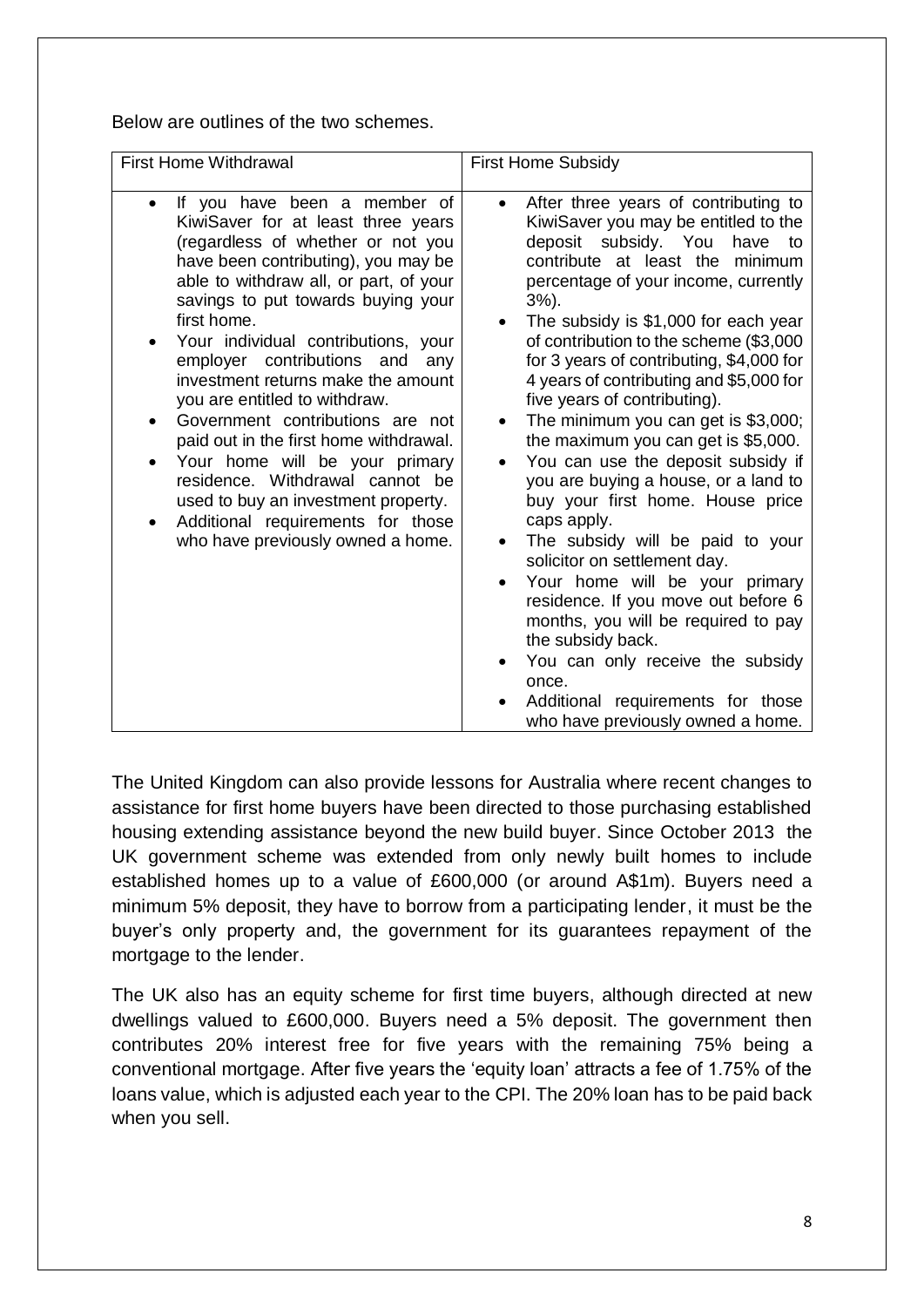## *The REIA proposes the Commonwealth Government assesses the various schemes that assist first home buyers overseas, with the view of establishing a scheme(s) to encourage young Australians to purchase their first home.*

### **Housing Supply**

One of the factors that contribute to increases in house prices and declining affordability is the undersupply of housing. Supply has been unable to keep pace with demand due to a number of reasons identified below.

### *Land Availability*

Considerable tracts of land suitable for housing are held by government – state and commonwealth – and private land holders / developers. With the Department of Defence having considerable holdings on the outskirt of Sydney as shown in the table below from the register of surplus Commonwealth land potentially suitable for housing. This land or at least parts of it should be systematically released to meet the demand for housing.

### **Register of Surplus Commonwealth Land Potentially Suitable for Housing**

| <b>State/Territory</b> | Property*                                                             | <b>Owner Agency</b>   | Site Area (approximate hectares) | <b>Target Time for Release</b> |
|------------------------|-----------------------------------------------------------------------|-----------------------|----------------------------------|--------------------------------|
| <b>ACT</b>             | Belconnen Naval Transmitter Station, Baldwin Drive, Lawson, ACT       | Department of Defence | 143                              | 2012-13                        |
| <b>NSW</b>             | Fort Wallace, Fullerton Road, Stockton, NSW                           | Department of Defence | 32                               | 2012-13                        |
| <b>NSW</b>             | Stockton Rifle Range, Poppewell Road, Fern Bay, NSW                   | Department of Defence | 111                              | 2012-13                        |
| <b>NSW</b>             | Training Depot, Centre & Lennox Streets, Casino, NSW                  | Department of Defence | 2                                | 2012-13                        |
| <b>NSW</b>             | Badgerys Creek Road, Bringelly                                        | Department of Defence | 115                              | 2013-14                        |
| NSW                    | Londonderry Road, Londonderry                                         | Department of Defence | 63                               | 2012-13                        |
| <b>NSW</b>             | Nirimba Drive, Quakers Hill, Schofields                               | Department of Defence | 141                              | 2012-13                        |
| <b>NT</b>              | Lee Point, Lee Point Road, Darwin, NT                                 | Department of Defence | 84                               | 2013-14                        |
| QLD                    | Witton Barracks, 3 Lambert Road, Indooroopilly, QLD                   | Department of Defence | 1.                               | 2012-13                        |
| QLD                    | Mt Vince Rifle Range, Wollingford Road, Eton, QLD                     | Department of Defence | 169                              | 2012-13                        |
| QLD                    | Maryborough Rifle Range, 29 Walker Street, Maryborough, QLD           | Department of Defence | 190                              | 2012-13                        |
| <b>SA</b>              | Elizabeth North Training Depot, Broadmeadows Road, Smithfield         | Department of Defence | 33                               | 2013-14                        |
| <b>VIC</b>             | Corner Colac and Henry Road, Belmont (Geelong)                        | <b>CSIRO</b>          | 6.37                             | 2012-13                        |
| <b>VIC</b>             | Commercial Road, Notting Hill                                         | <b>CSIRO</b>          | 0.16                             | 2012-13                        |
| <b>VIC</b>             | Graham Road, Highett                                                  | CSIRO                 | 9.3                              | 2012-13                        |
| <b>WA</b>              | Part of the Artillery Barracks site, Queen Victoria Street, Fremantle | Department of Defence | 0.6                              | 2012-13                        |

Source: Department of Finance,<http://www.finance.gov.au/property/lands-acquisition/register-surplus-commonwealth-land.html>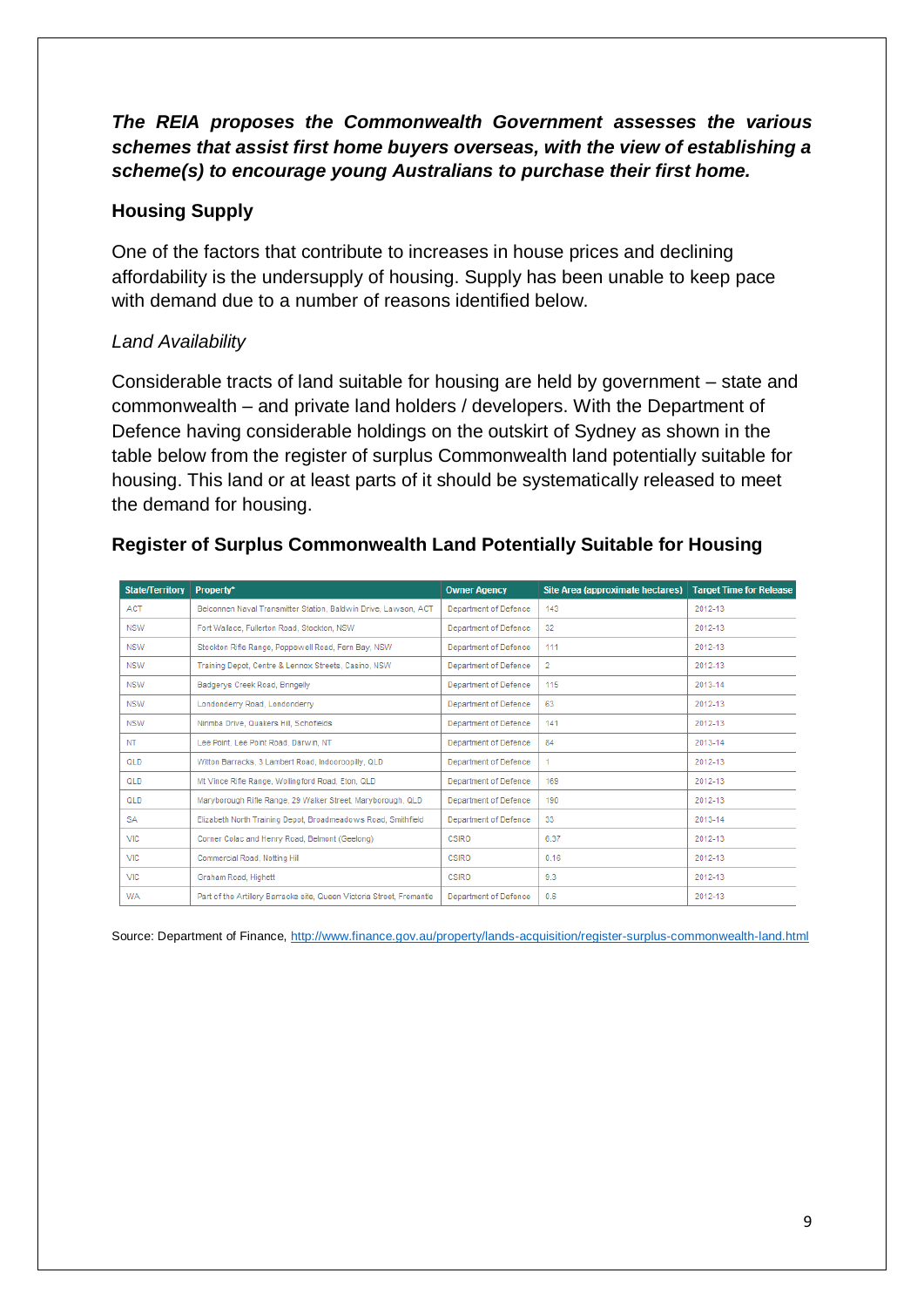#### *Length and Cost of Approval Process and Zoning Policies*

The table below shows estimated time taken for land to complete different stages of the land supply process.

| <b>Stages of Process</b>            | Sydney   | Melb        | Adel         | Perth     | Darwin  | Canberra |
|-------------------------------------|----------|-------------|--------------|-----------|---------|----------|
| Locate site and assemble land       | ne       | $2 - 12$    | $1 - 24$     | 12        | ne      | ne       |
| Initial planning and due diligence  | $3 - 8$  | $6 - 47$    | $1 - 55$     | ne        | ne      | ne       |
| Rezone land / amend planning scheme | 16-78    | 18          | 24-30        | $9 - 48$  | $1 - 6$ | 24       |
| Structure plan                      | 36       | 26-78       | ne           | $12 - 72$ | ne      | ne       |
| Prepare subdivision application     | $4 - 10$ | $3 - 22$    | $2 - 6$      | 3         | ne      | ne       |
| Decision on subvision               | $4-6$    | $3-6$       | $5 - 24$     | $2 - 36$  | $2 - 4$ | ne       |
| Address approval conditions         | $3 - 12$ | 1           | 6            | 12        | ne      | ne       |
| Install infrastructure              | 12       | ne          | $36+$        | ne        | ne      | ne       |
| Total                               | ne-119   | $30 - 60 +$ | $24 - 133 +$ | $36-120+$ | ne      | ne       |

#### **Time to Complete Land Supply Processes for Capital City Planning Areas**

Source: Performance Benchmarking of Planning, Zoning and Development Assessments, Productivity Commission, 24 March 2011.

The table below shows the wide range of statutory timeframes for deciding development applications, with a minimum between 14 to 84 days and a maximum between 42 and 196 days.

### **Timeframes for Deciding Development Applications**

| State/Territory          | Min days | Max days |
|--------------------------|----------|----------|
| <b>NSW</b>               | 40       | 60       |
| $\overline{\text{Vic}}$  | 60       | 60       |
| $Q$ ld                   | 28       | 140      |
| <b>WA</b>                | 60       | 60       |
| <b>SA</b>                | 14       | 196      |
| $\overline{\text{T}}$ as | 42       | 42       |
| <b>ACT</b>               | 28       | 63       |
| NT                       | 84       | 84       |

Source: Performance Benchmarking of: Planning, Zoning and Development Assessments, Productivity Commission, 24 March 2011.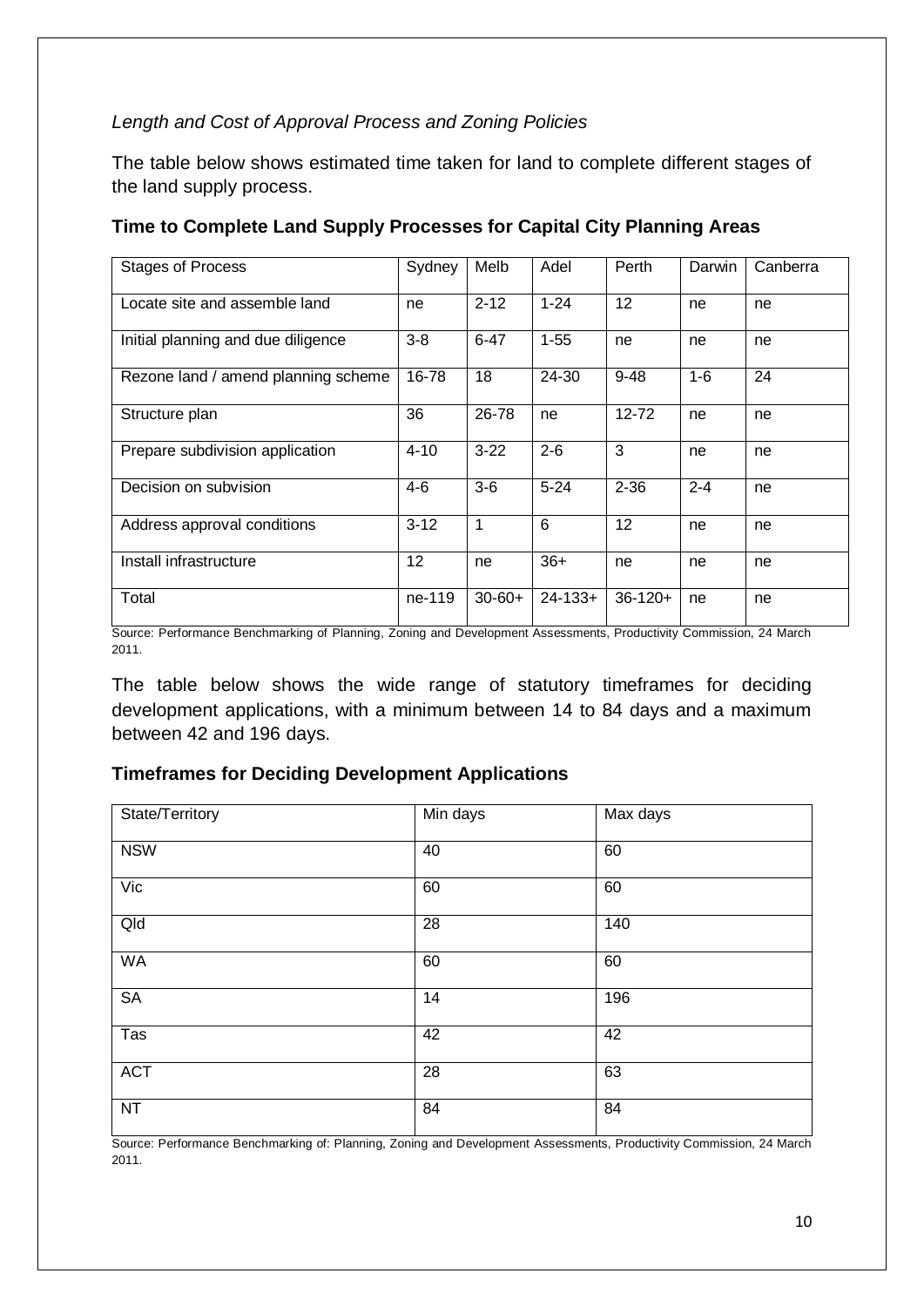The lengthier the delay in meeting the land supply and development the greater the holding costs of developers and the higher the land price when it is released. Streamlining these processes would improve housing affordability.

In addition approval fees (fixed amount or depending on the value of the development proposal) sometimes have to be paid regardless of whether the proposal was approved. A comparison of costs for infill and greenfield development is shown below.

|                              | Sydney   |       | Melbourne |        | <b>Brisbane</b> |       | Perth    |      | Adelaide   |       |
|------------------------------|----------|-------|-----------|--------|-----------------|-------|----------|------|------------|-------|
|                              |          |       |           | Infill |                 |       |          |      |            |       |
|                              | \$'000   | %     | \$'000    | %      | \$'000          | $\%$  | \$'000   | $\%$ | \$'000     | %     |
| Land                         | \$85.00  | 15%   | \$32.18   | 6%     | \$72.00         | 14%   | \$60.00  | 11%  | \$47.62    | 10%   |
| Govt Taxes & Charges         | \$91.49  | 17%   | \$83.18   | 14%    | \$85.44         | 17%   | \$75.86  | 14%  | \$71.41    | 15%   |
| <b>Professional Fees</b>     | \$24.07  | 4%    | \$16.61   | 3%     | \$16.04         | 3%    | \$16.90  | 3%   | \$7.45     | 2%    |
| Construction                 | \$282.14 | 51%   | \$301.85  | 52%    | \$290.81        | 58%   | \$308.07 | 58%  | \$290.56   | 63%   |
| Development Costs & Interest | \$70.93  | 13%   | \$55.71   | 10%    | \$61.07         | 12%   | \$59.90  | 11%  | \$51.35    | 11%   |
| Development Profit           | $-$1.28$ | $0\%$ | \$88.30   | 15%    | $-$24.52$       | $-5%$ | \$12.68  | 2%   | $-$ \$5.82 | $-1%$ |
| Total                        | \$552.34 |       | \$577.82  |        | \$500.84        |       | \$533.42 |      | \$462.57   |       |
|                              |          |       |           |        | Greenfield      |       |          |      |            |       |
|                              | \$'000   | %     | \$'000    | %      | \$'000          | $\%$  | \$'000   | %    | \$'000     | %     |
| Land                         | \$151.88 | 24%   | \$50.00   | 12%    | \$54.00         | 13%   | \$52.00  | 14%  | \$49.71    | 12%   |
| Govt Taxes & Charges         | \$130.05 | 21%   | \$71.20   | 17%    | \$75.71         | 19%   | \$69.64  | 18%  | \$65.56    | 16%   |
| <b>Professional Fees</b>     | \$9.77   | 2%    | \$2.05    | 0%     | \$3.05          | 1%    | \$8.59   | 2%   | \$4.07     | 1%    |
| Construction                 | \$211.15 | 34%   | \$212.91  | 51%    | \$201.59        | 49%   | \$219.20 | 57%  | \$217.29   | 52%   |
| Development Costs & Interest | \$57.87  | 9%    | \$38.60   | 9%     | \$35.41         | 9%    | \$34.52  | 9%   | \$38.49    | 9%    |
| Development Profit           | \$64.97  | 10%   | \$44.22   | 11%    | \$37.70         | 9%    | $-$0.69$ | 0%   | \$39.94    | 10%   |
| Total                        | \$625.68 |       | \$418.97  |        | \$407.45        |       | \$383.96 |      | \$415.06   |       |

**Cost Components of Developing Infill and Greenfield Dwellings by Capital City** 

Source: URBIS, National Dwelling Cost Study – FaCHSIA, January, 2010.

The table shows that infill developments are generally at least 10% cheaper than greenfield developments and that government taxes and charges amount to nearly 20% of the cost of a house and land package.

#### *Zoning Policies*

The zoning policies of local councils are a major determinant of the type of housing being developed with much land being used for higher value purposes than affordable housing.

#### *Environmental Regulations*

At the Commonwealth level, separate approvals for matters of environmental significance may be needed under the Environment Protection and Biodiversity Conservation Act 1999.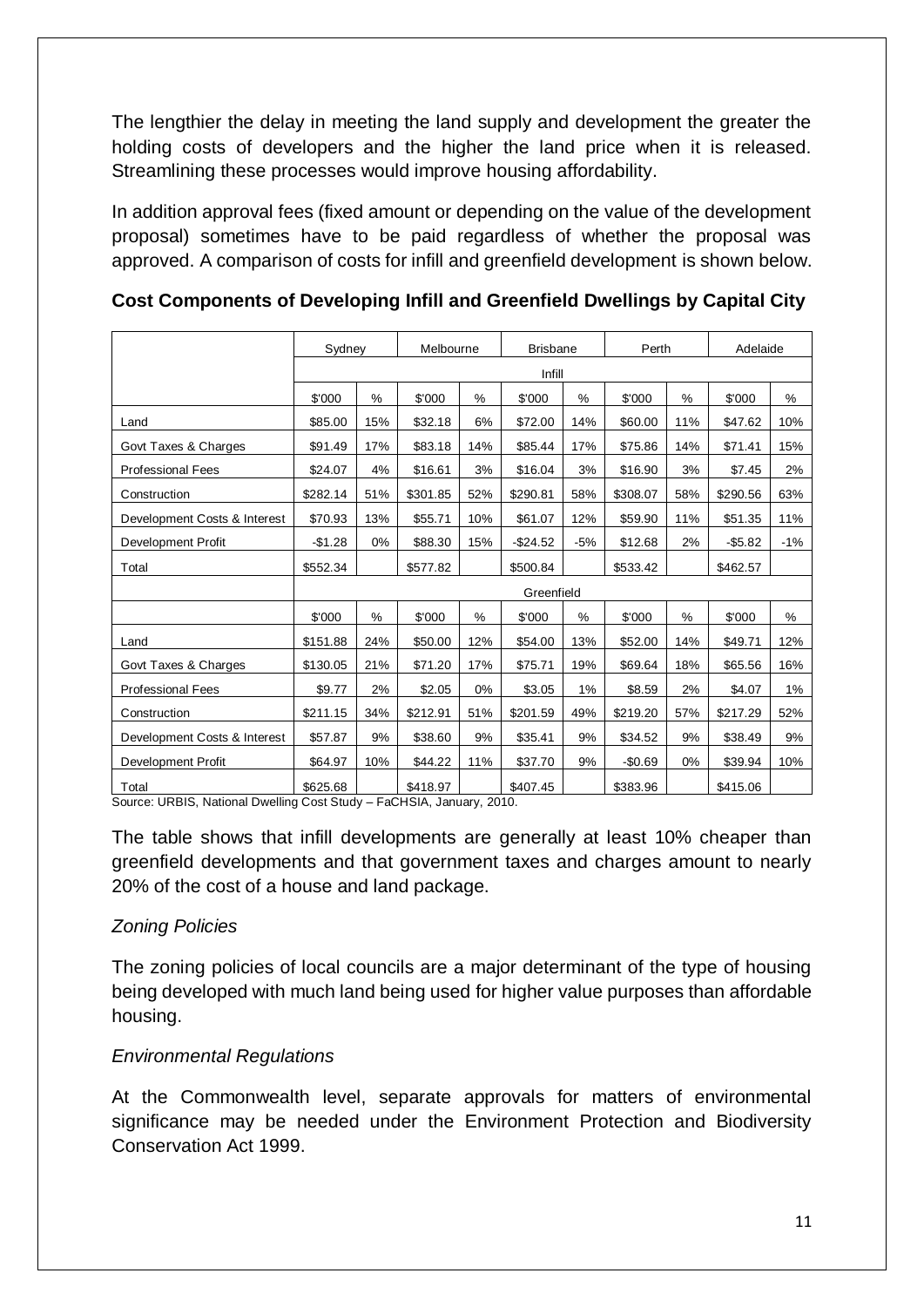In addition there are state requirements that need to be met. For example in New South Wales BASIX or Building Sustainability Index is a scheme introduced to regulate the energy efficiency of residential buildings by reducing water consumption and greenhouse gas emissions. Whilst there associated savings in energy bills these savings are very small compared to the outlay required to meet the requirements. In essence individual homebuyers of new dwellings are meeting the cost of a public benefit whilst affordability is decreased.

#### **Taxation and Housing**

Taxes are one of the important factors determining housing supply and influencing housing affordability.

#### *Negative Gearing*

Negative gearing in its current form for the purpose of property investment is complementary to the goals of the Government in addressing the supply of rental accommodation.

Over 1.7 million of Australians invest in the residential property market with the majority of investors being ordinary mums and dads saving who have only one investment property. Taxation Statistics for 2010-11 shows that taxpayers who earn an annual income of \$80,000 own 72.3% of all loss-making properties with almost three quarters (73%) of investors having only one investment property and less than 10% of investors having three or more investment properties.

| No of properties | <b>Number</b><br>οf<br>Individuals | Percentage of Total<br>Individuals | <b>Number</b><br>of<br>Properties | Percentage of total<br>properties |
|------------------|------------------------------------|------------------------------------|-----------------------------------|-----------------------------------|
|                  |                                    |                                    |                                   | held                              |
| 1                | 1,284,852                          | 73                                 | 1,284,852                         | 50                                |
| 2                | 318,295                            | 18                                 | 636,590                           | 25                                |
| 3                | 96,991                             | 5                                  | 290,973                           | 11                                |
| $\overline{4}$   | 34,967                             | 2                                  | 139,868                           | 5                                 |
| 5                | 14,555                             | 1                                  | 72,775                            | 3                                 |
| 6 or more        | 15,264                             | 4                                  | 152,640                           | 6                                 |
| <b>TOTAL</b>     | 1,764,924                          | 100                                | 2,577,198                         | 100                               |

Individuals with an interest in a rental property, 2010–11

Source: ATO.

The Henry Review, released in 2010, proposed the replacement of current negative gearing arrangements with the introduction of a 40% discount for income from rental properties. This means that deductions are also discounted by 40%. The argument stated by the review is that the current structure of tax income from savings creates distortions, causing misallocation of savings in particular in the rental property market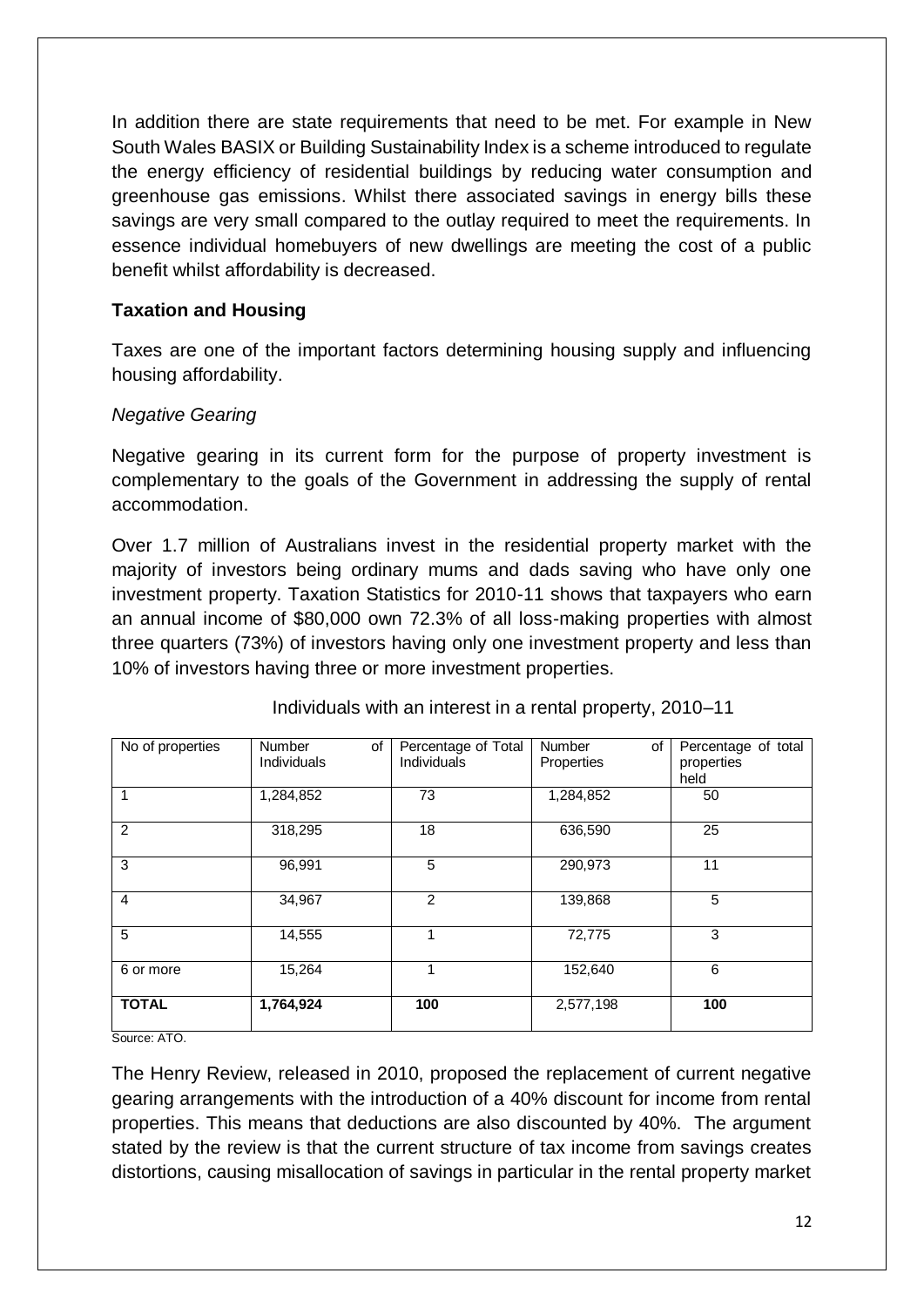and leads to investors taking on excessive debt. The Henry Tax Review states the introduction of a broad 40% discount for income from rental properties would mitigate those distortions. The report suggested a smooth transition for highly geared investors in rental properties, phasing in the discount over time, which would allow investors to adjust to the new tax settings and reduce any potential market disruption. Importantly, the review suggests this should only be adopted following reforms to the supply of housing and to housing assistance. Importantly the report acknowledged that the current tax benefit available for negatively geared properties placed downward pressure on rents.

Changes to negative gearing would impact on the supply of housing and the level of rents in already tight rental market. In 1985, the Hawke Government abolished negative gearing for property only to have it reinstated in 1987. During that period rents increased by 57.5% in Sydney, by 38.2% in Perth and by 32.0% in Brisbane. In the current tight market, as shown in the table below, expectations are the implementation of the Henry Review recommendations will have a dramatic negative impact on renters not dissimilar to the results of mid 1980s.



Source: REIA.

From taxation statistics REIA calculates that implementing the Henry Review recommendation would lead to a rent increase of 2.0% of the median house rent for three bedroom houses. The effect on some properties will be greater than this as will the impact across states. The actual impact will be influenced by vacancy rates, amongst other factors.

Further to amend the current negative gearing provisions for housing would be treating real estate differently to other asset classes and create a distortion on the investment landscape and result in a resource misallocation.

#### *The REIA proposes that negative gearing be retained in its current form for the purpose of property investment.*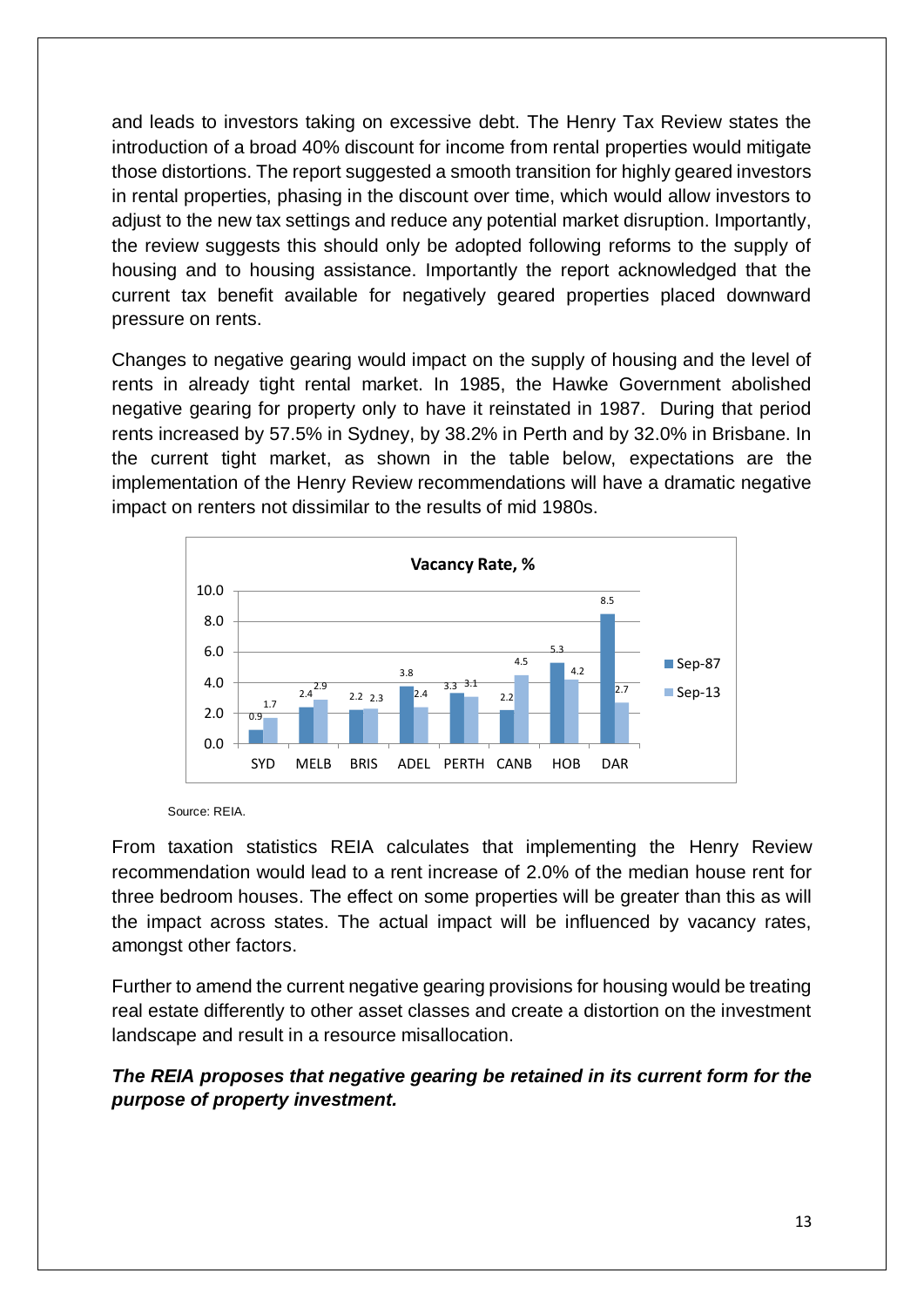#### *Stamp Duty*

Whilst stamp duties are a state tax and are thus not determined by the Federal Government, states will not act unilaterally on the matter unless leadership is shown by the Federal Government. At the October 2011 Tax Forum, according to the then Treasurer, the state tax reform discussion was the most passionate at the forum with even the states acknowledging that their own taxes harm labour mobility and housing affordability.

Stamp duties represent additional costs to property transactions, thereby discouraging turnover of housing and distorting choices between renting and buying, and between moving house and renovating. Individuals who move more frequently would pay more taxes than those who move less. Others, who would have to buy or sell if they changed jobs, could be deterred by these costs thus reducing labour mobility. These distortions lead to a sub optimal outcomes, reduce investment in the property market and impede labour mobility.

An OECD report, "Going for Growth in 2011", notes that lower transaction costs such as stamp duties encourages mobility. The Productivity Commission in its draft report on Labour Mobility in 2003 reiterated the impact that stamp duties have on restricting labour mobility.

From the perspective of fiscal revenue, whilst stamp duties are a major source of revenue for states they are highly volatile, unreliable and unpredictable.

According to the Henry Review "stamp duties on conveyances are inconsistent with the needs of a modern tax system. While a significant source of state tax revenue, they are volatile and highly inefficient and should be replaced with a more efficient means of raising revenue".

The Henry Review recommended that a land tax was an efficient means of replacing the revenue forgone from abolishing state stamp duties. In reality this is not the case. In practice it is likely that a significant proportion of the economic incidence of the tax is passed forward to consumers or backwards to investors adding distortions and reducing the efficiency of the tax and detracting from the claimed simplicity, equity and sustainability of the tax.

### *The REIA proposes conveyance stamp duties be abolished and replaced by an efficient source of revenue for states and territories.*

#### **Improving the Supply of Housing for Social Housing Tenants Transitioning to Private Rental**

The aim of the REIA proposal is to increase the supply of social housing for those tenants transitioning to the private rental market utilising a currently untapped resource of individual private investors. It is an adjunct, not a substitute, to current initiatives such as NRAS and community housing programs. The scheme recognises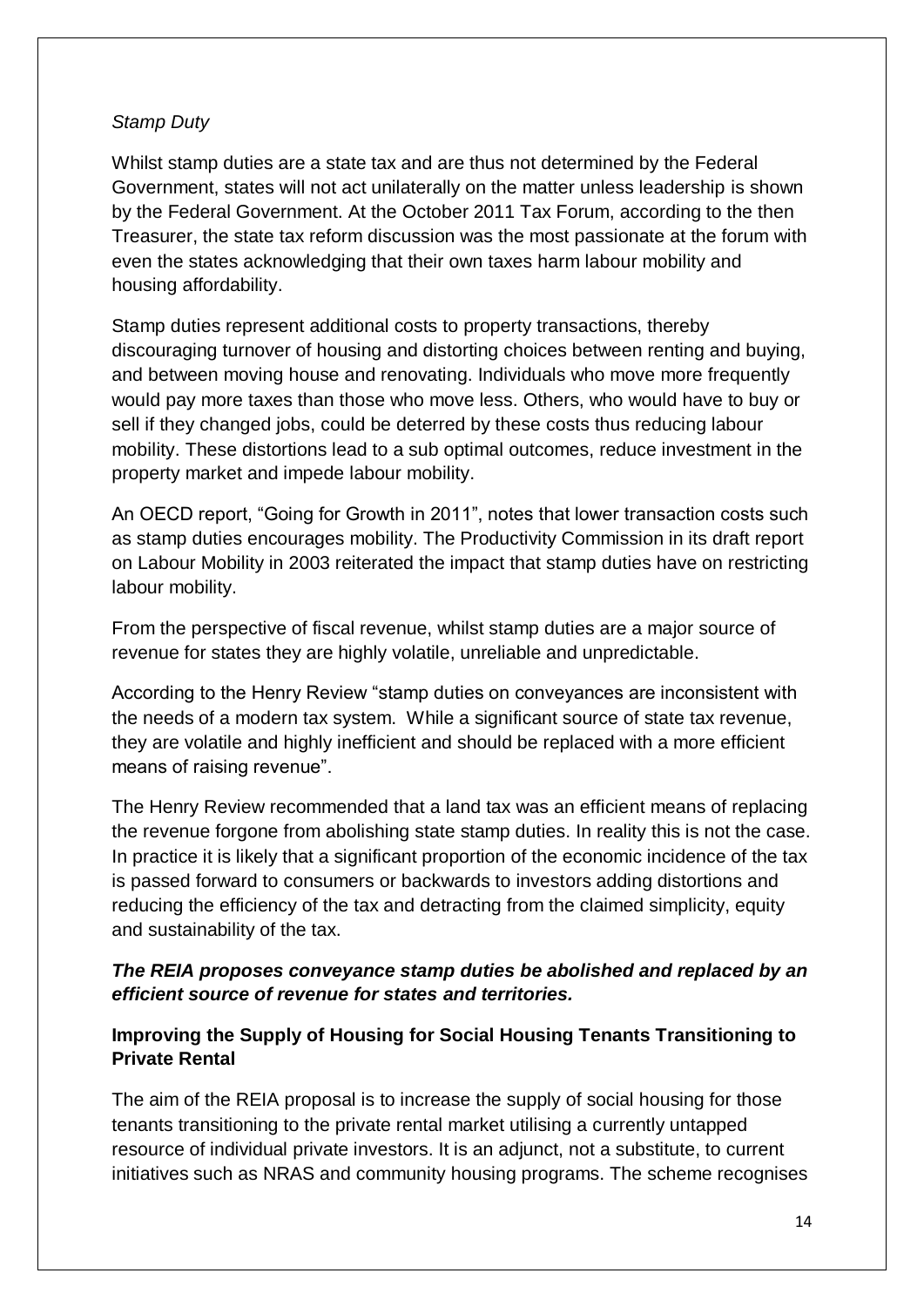that social housing is not meeting demand and is unsustainable without changes in approach. The scheme also addresses the identified shortcomings of current arrangements. The proposal builds on the Western Australian Rental Pathways Scheme.

The provision of social housing is currently financially unsustainable and is characterised by: demand exceeding supply; a large proportion of stock is in disrepair yet on valuable land; the system does not offer the type of housing that many tenants need; the public sector is generally less efficient in managing rental property than the private sector; except in Western Australia, there is no assistance to social housing tenants with a good tenancy record and stable incomes to make the transition to the private rental market; whilst not always the case, social housing is in larger developments and does not achieve a broad mix of households; whilst NRAS utilises private sector funding, by its nature it excludes small scale investors.

The REIA proposal utilises the untapped resource of small investors and would operate as follows:

- Investors buy a new or existing property for rental purposes. This would be subject to broad guidelines provided by state government agency regarding location, size, number of bedrooms etc. and an upper value
- Agent provides a market value for rental purpose. Rental would be subject to annual reviews
- Owner approaches government agency with details of property and market valuation of rental value for endorsement for transitional housing. May need to facilitate a process for approval prior to sale completion to safeguard and encourage the investor
- Tenant selected from Government list of eligible candidates
- Agent manages the property
- Rental would
	- o Need to be subsidised. Current social housing schemes such as NRAS suggest that governments (Federal and state) that the subsidy will be of the order of 20%
	- o Governments would need to guarantee the rental payment for the term of the arrangement
- Depending on the extent of the rental subsidy, consideration may need to be given to other assistance to the owner to achieve the equivalent net yield if the property was rented in the private market. This could be through a stamp duty concession and land tax concessions at state level and income taxation provisions at Federal level. This is no different in approach to the current arrangements for Community Housing Providers which receive taxation exemptions
- Maintenance of property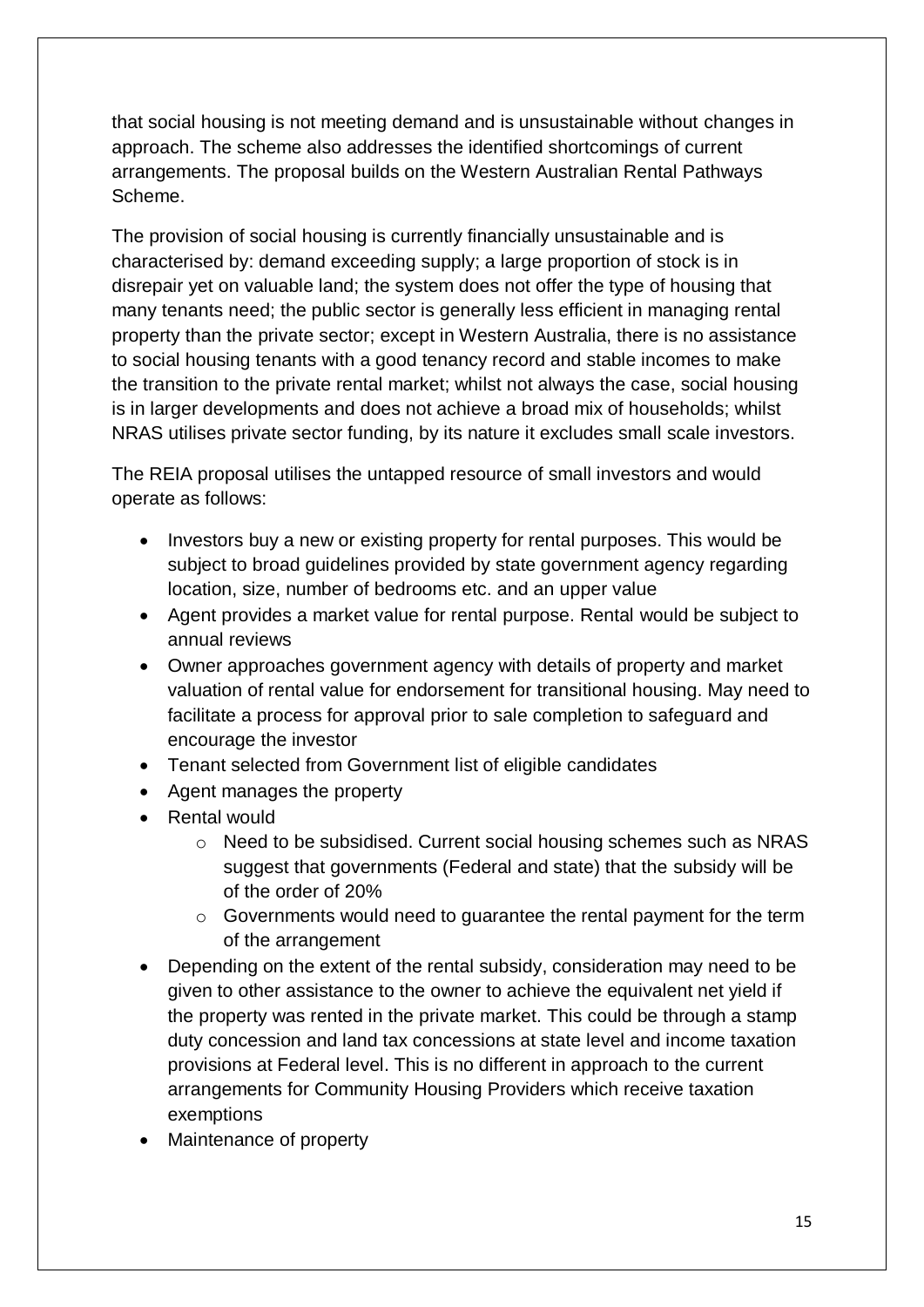- o The managing agent and owner will attend to routine maintenance matters as currently occurs in the private rental market alleviating the need for government involvement
- o Tenants would be required to meet responsibilities of caring for the property leaving it in good condition at the end of a tenancy
- o Private tenants have a bond which is returned provided the property is left in good condition. Bonds are not, however, generally a part of the social housing system. One way of addressing this would be through a bond collection scheme collected as a part of rental payments until an agreed level of bond is reached. The bond would then be returned to public housing tenants if their property is kept in good condition at the end of their tenancy. The returned bond could then be used by tenants to get into the private rental market
- $\circ$  In the event that the bond is insufficient to bring the property back to the condition expected after normal wear and tear is taken into consideration the government agency would be responsible for funding the required repairs. In WA the Government will fund any property damage up to \$5,000 in excess of the bond. The repairs would be organised through the managing agent eliminating the need for public sector resources.

As well as increasing the supply of social housing additional benefits of the proposal include: greater operational efficiencies through private sector responsibility for operations and maintenance; utilisation of private sector finance and a corresponding reduction in capital requirement by governments; risk in land value transferred to private sector.

# *The REIA proposes improving the supply of housing for social housing tenants transitioning to private rental by utilising individual private investors.*

## **The Need for a National Policy and Plan for Affordable Housing**

Housing is a complex issue, with a number of economic, social and infrastructure factors determining affordability. The substantive causes of the housing affordability problem have been identified to include: prices; the deposit gap for first home buyers; demographic change; insufficient supply of dwellings for both purchase and rental which in itself is attributable to a myriad of factors including taxation; lack of innovation in the building industry; council requirements which generally show a lack of acceptance of low cost housing and lack of diversity of house type as well as protracted and expensive development application processes, and, importantly; lack of urban infrastructure.

According to the third National Housing Supply Council State of Supply report, the gap between the supply and demand for housing will increase over the next years putting further pressure on housing prices.